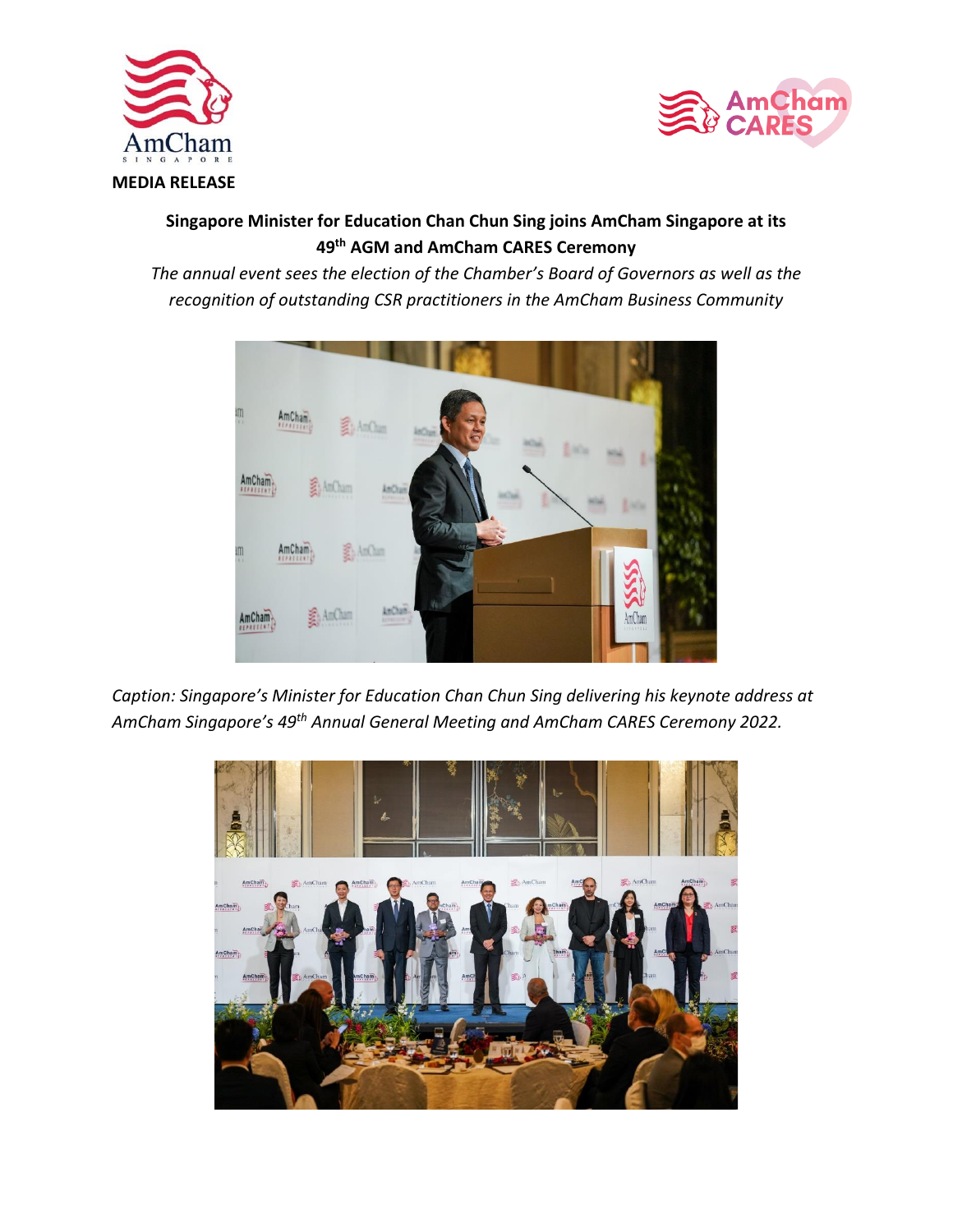





*Caption: Singapore's Minister for Education Chan Chun Sing is joined by U.S. Ambassador to Singapore H.E. Jonathan Kaplan, AmCham Singapore Chairman Lisa Liaw, AmCham Singapore CEO Dr. Hsien Hsien Lei, Mr. Choo Hua Wee, AmCham Governor and Chair of the Social Impact Taskforce, and recipients of the AmCham CARES High Distinction Awards. See list below.* 

Singapore, April 22, 2022 - The American Chamber of Commerce in Singapore (AmCham Singapore) held its 49<sup>th</sup> Annual General Meeting (AGM) as well as the recognition of the AmCham CARES recipients, with Singapore's Minister for Education and Minister-in-charge of the Public Service Mr. Chan Chun Sing this morning at the Tower Ballroom, Shangri-La Hotel.

Attended by over 200 AmCham Singapore members and sponsors, the event marked the return to a full in-person format after two years of holding the AGM and Award ceremony virtually or in a hybrid format.

Guest-of-Honor, Minister Chan said, "The US and Singapore share a strong and enduring relationship across many dimensions. Singapore appreciates that AmCham members have played a vital role to ensure that our mutually beneficial partnership remains robust. In the face of shared challenges like the unprecedented pandemic and climate change, there is much that likeminded partners like Singapore and the US can do to encourage consensus and collaboration, for the progress and prosperity of both our peoples."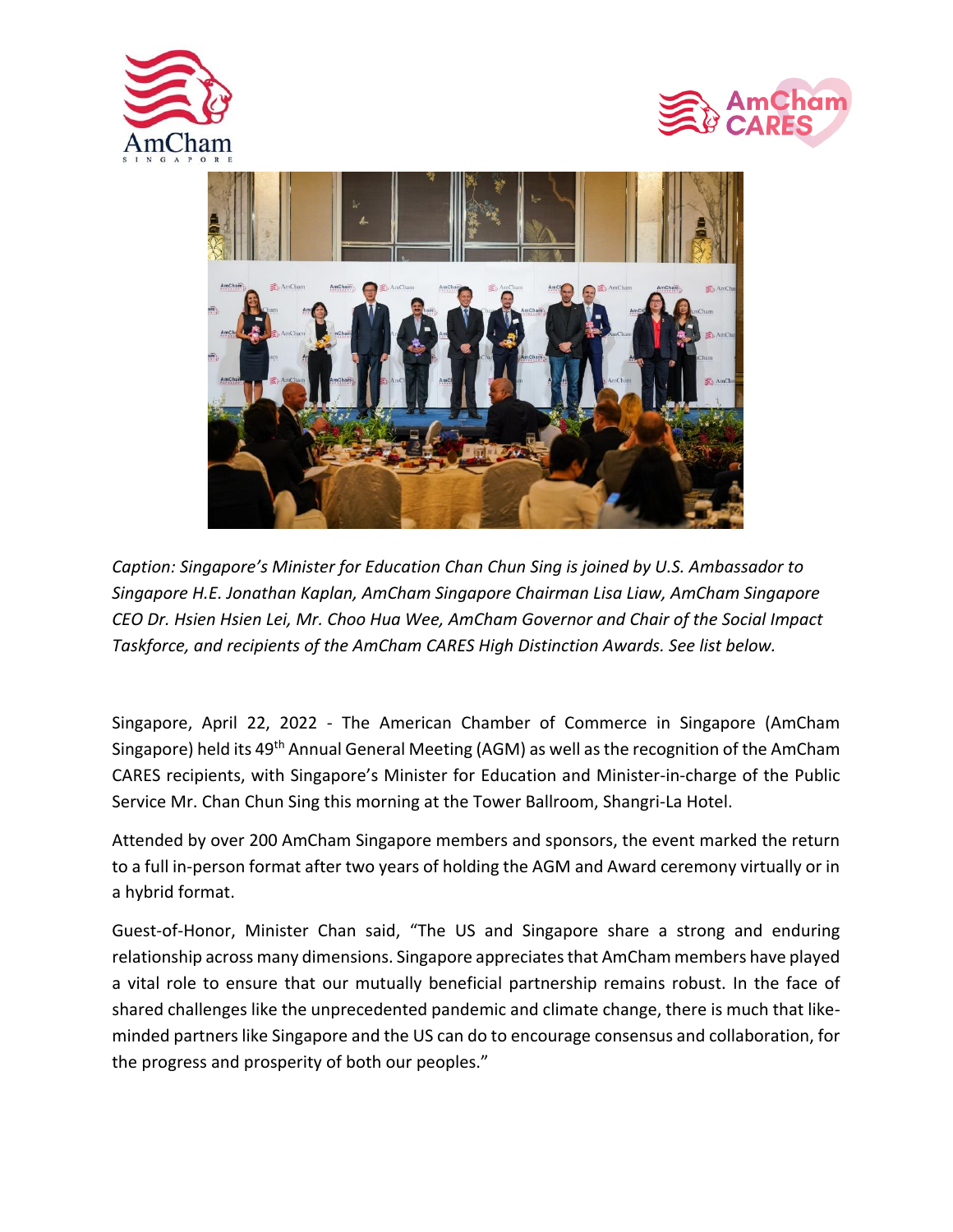



In his remarks, the U.S. Ambassador to Singapore H.E. Jonathan Kaplan said, "AmCham Singapore's CARES program raises awareness of the important contributions American companies make to Singaporean society. U.S. businesses bring the best of America with them when they go abroad, and AmCham CARES facilitates and encourages those efforts.".

AmCham Singapore was also delighted that Minister Chan participated in recognizing the recipients of the AmCham Corporate and Societal Action: Recognition for Excellence in Singapore (CARES) awards.

AmCham CARES was launched in 2016 to mark the 50<sup>th</sup> anniversary of the establishment of diplomatic relations between Singapore and the U.S. and recognizes AmCham member companies in Singapore that have demonstrated a strong understanding of the link between responsible business operations and positive societal impact, and that conduct business in a way that creates both long-term economic and social value for Singapore. The program is a platform to benchmark, and share best practices, as well as encourage member companies to improve their current corporate social responsibility (CSR) programs. The process is led by the AmCham Social Impact Taskforce, who assessed AmCham member CSR programs on four main factors – communications, measurement, strategy, and sustainability.

During the presentation of AmCham CARES Recipients, Mr. Choo Hua Wee, AmCham Governor and Chair of the Social Impact Taskforce, was honored to recognize 48 AmCham members for their excellent CSR programs in 2021.

The full list of AmCham CARES recipients is appended below.

AmCham Singapore is proud of the efforts made by AmCham CARES Recipients who continue to give back to the communities they operate in through the COVID-19 pandemic as well as in the transition towards a resilient recovery.

Mr. Wee noted, "The last two years have truly tested the mettle of the American business community in Singapore as they overcame the challenges of the pandemic by adopting and implementing strategies to support both organizational resilience and national recovery in the endemic future. Despite the tough times, AmCham Singapore member companies remain passionate about giving back to the local communities we work and live in.

We are elated with the CSR initiatives of AmCham Singapore member companies and especially those who have been awarded the AmCham CARES Distinction and High Distinction Awards today.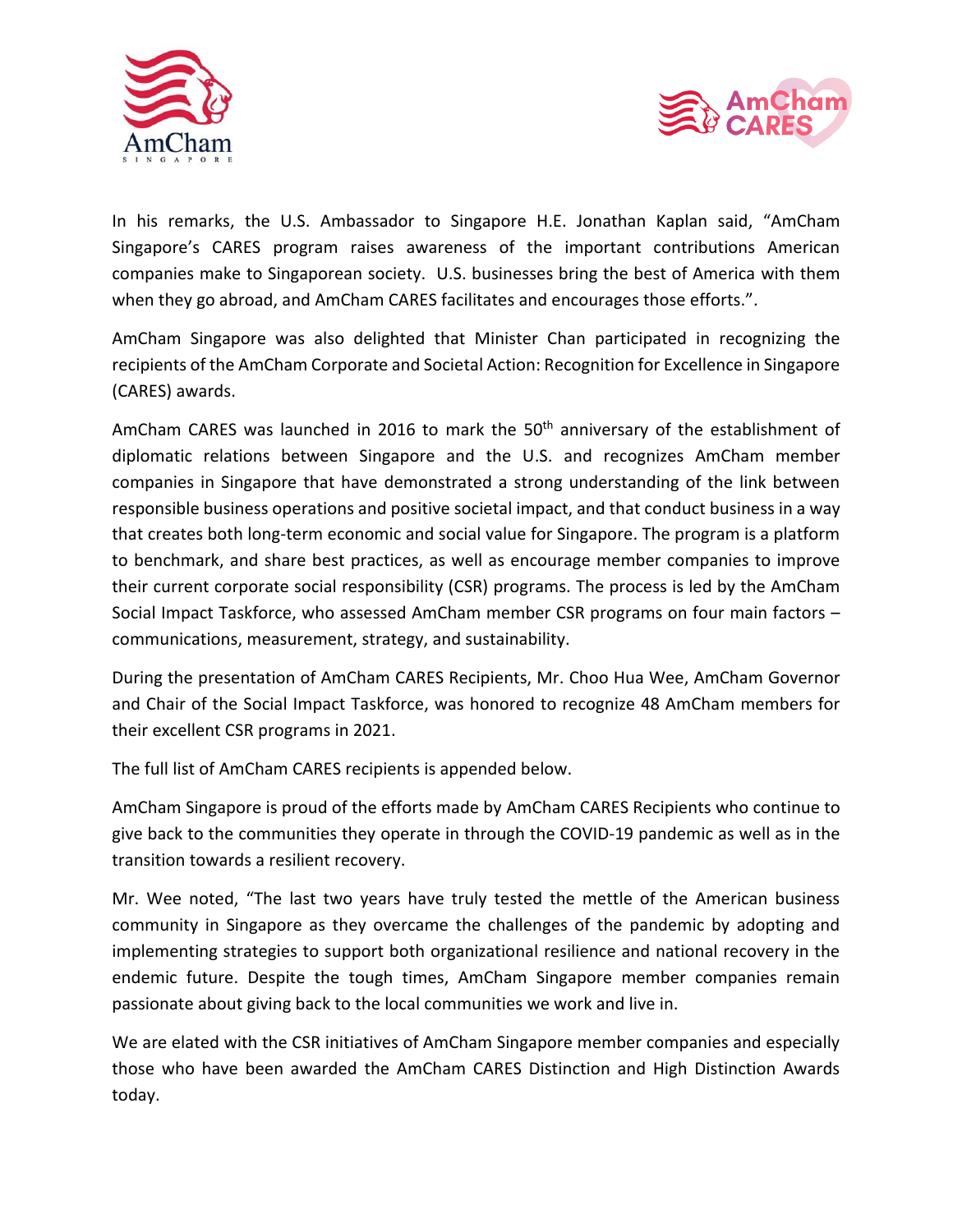



These companies have demonstrated that CSR is an important pillar for businesses in creating a positive impact in Singapore and that it has a vital role in our continued stability, sustainability, innovation and growth.'

## **For more information, please contact:**

Jessica Cho Head, External Affairs AmCham Singapore [jcho@amcham.com.sg](mailto:jcho@amcham.com.sg) Benedict Thambiah Manager, External Affairs AmCham Singapore [bthambiah@amcham.com.sg](mailto:bthambiah@amcham.com.sg)